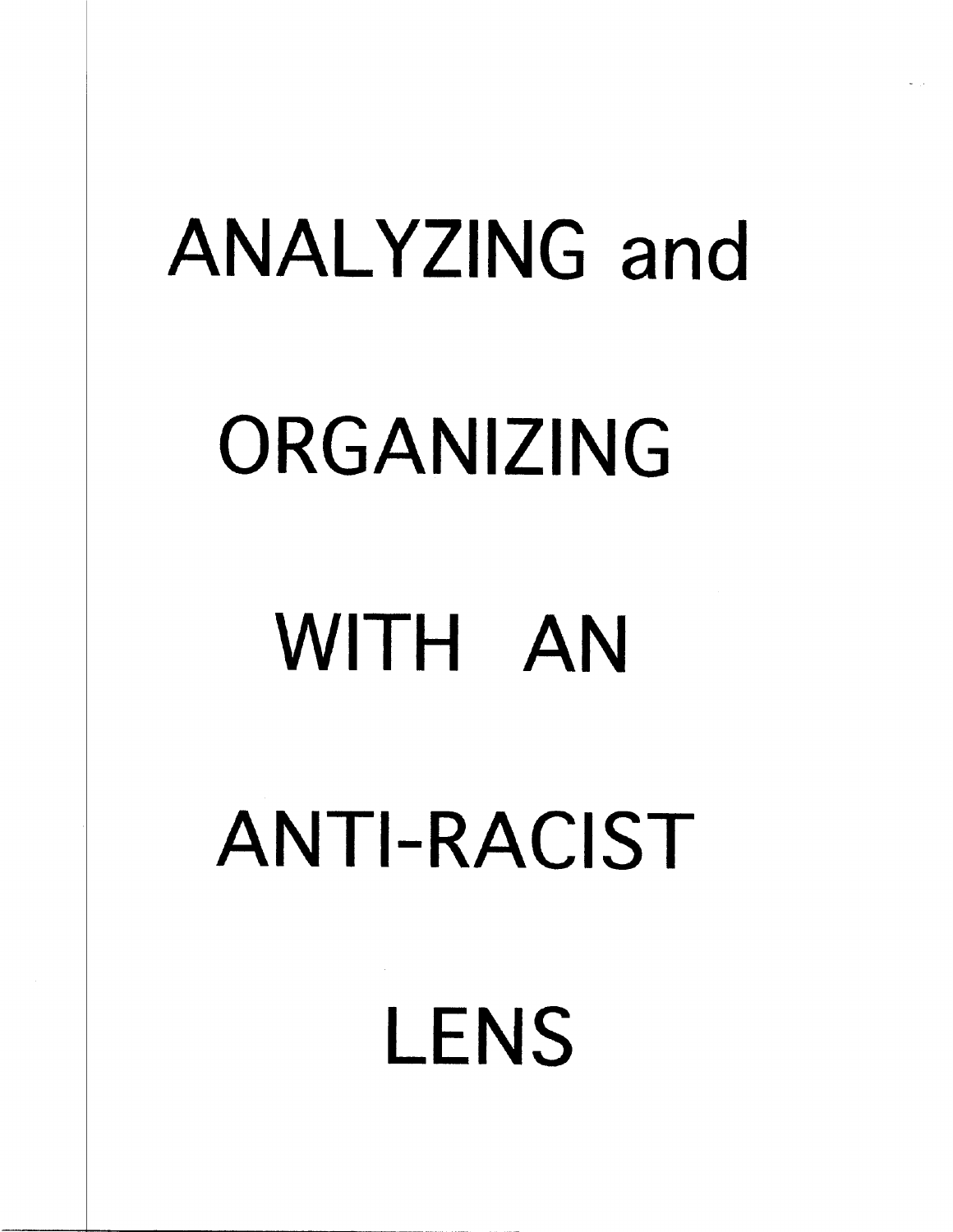## ANALYZING

## **WITH**

### AN

## **ANTI-RACIST**

# LENS:

# A Perspective for White Social Justice **Activists**

(The concept of 'Analyzing with an Anti- Racist Lens' was created by Enid Lee, an African-American anti-racist trainer, in her essay "Looking Through an Anti-Racis Lens," in Beyond Heroes and Holidays. Edited by Enid Lee, Deborah Menkart and Margo Okazawa Rey. Washington, DC. Network of Educators on the Americas, 1998. pp. 402-404. For more info, check 'Teaching for Change' catalog. P.O. #73038. Washington, DC. 20056. www.teachingforchange.org. email: orders@teachingforchange.org. Phone: 800-763-9131.)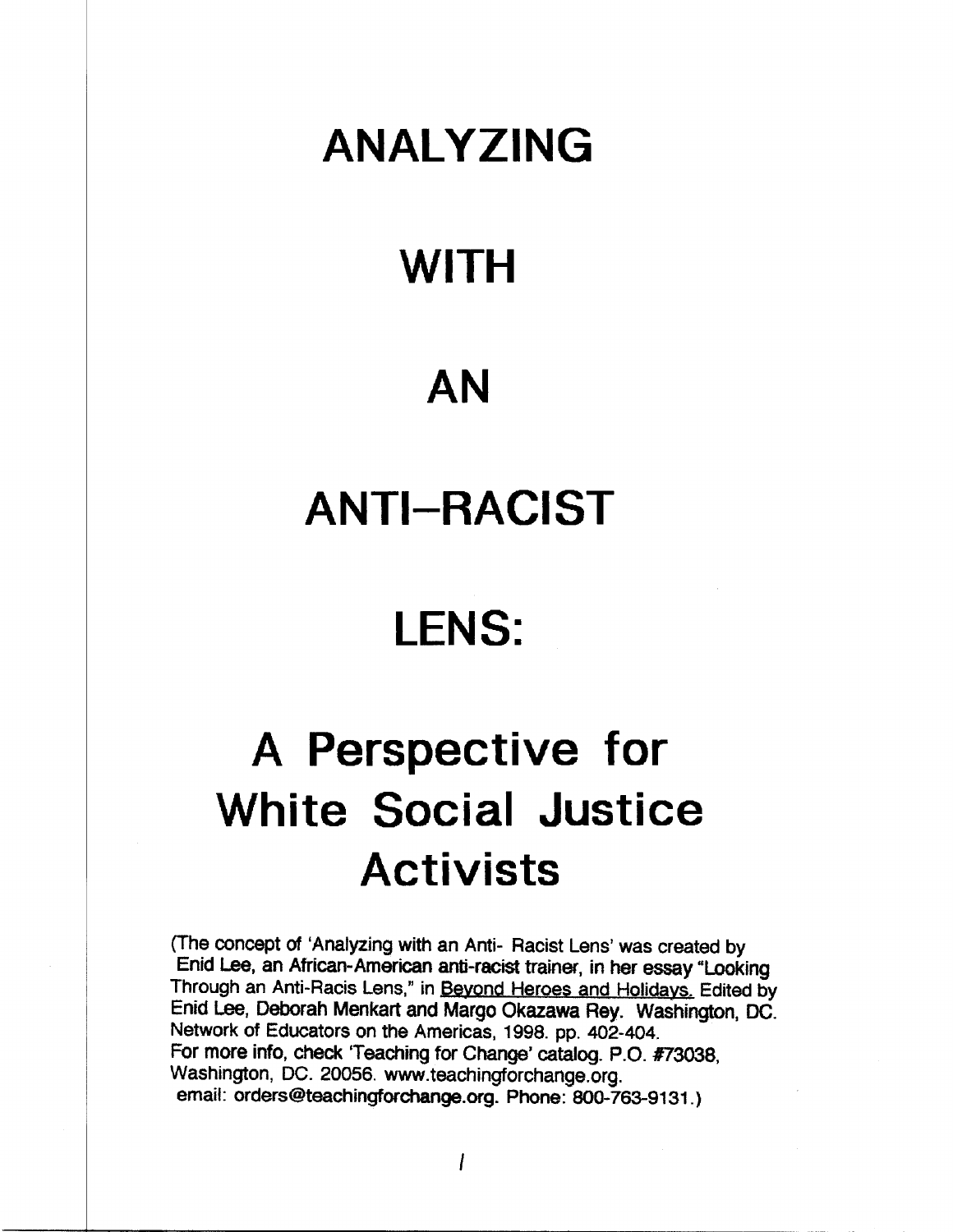#### WHY SHOULD WHITE SOCIAL JUSTICE ACTIVISTS PUT ON AN 'ANTI-RACIST LENS?'

#### $**$ To help remove 'race-colored' glasses

'Race-colored glasses' have socially conditioned Europeans and European-Americans for over 400 years to believe that European-based people and cultures are superior to peoples and cultures indigenous to Africa, the Americas, Asia and the Pacific Islands, and the Arab world.

#### \*\* To see the world more clearly

Seeing the world with an 'anti-racist lens' will enable white social justice activists to be able to identify racial/national oppression and resistance, and the white privilege that exists in their worlds, but which they have been socialized not to see.

#### $***$ To see themselves as white people more clearly

Wearing an 'anti-racist lens' will allow white social justice activists to develop in-sight into their own souls which have been severely corrupted and damaged by conscious or unconscious participation in a system of white supremacisit injustice which actually provides non-ruling class white people with some benefits.

#### $***$ To facilitate their spiritual and moral transformation

The foundation of becoming an anti-racist activist is spiritual and moral. It is a lifetime process and it is liberating process. Although is must be expressed in the real world to be *effective* -- through anti-racist behavior, culture, politics and organization -- an inner spiritual journey will help ensure that it is always principled.

#### $***$ To motivate grassroots anti-racist activism.

Mass-based, multi-racial radical and revolutionary movements, led by activists of color, are the most powerful and effective way to bring about fundamental, revolutionary transformation of the United States. The organized power of the people can win!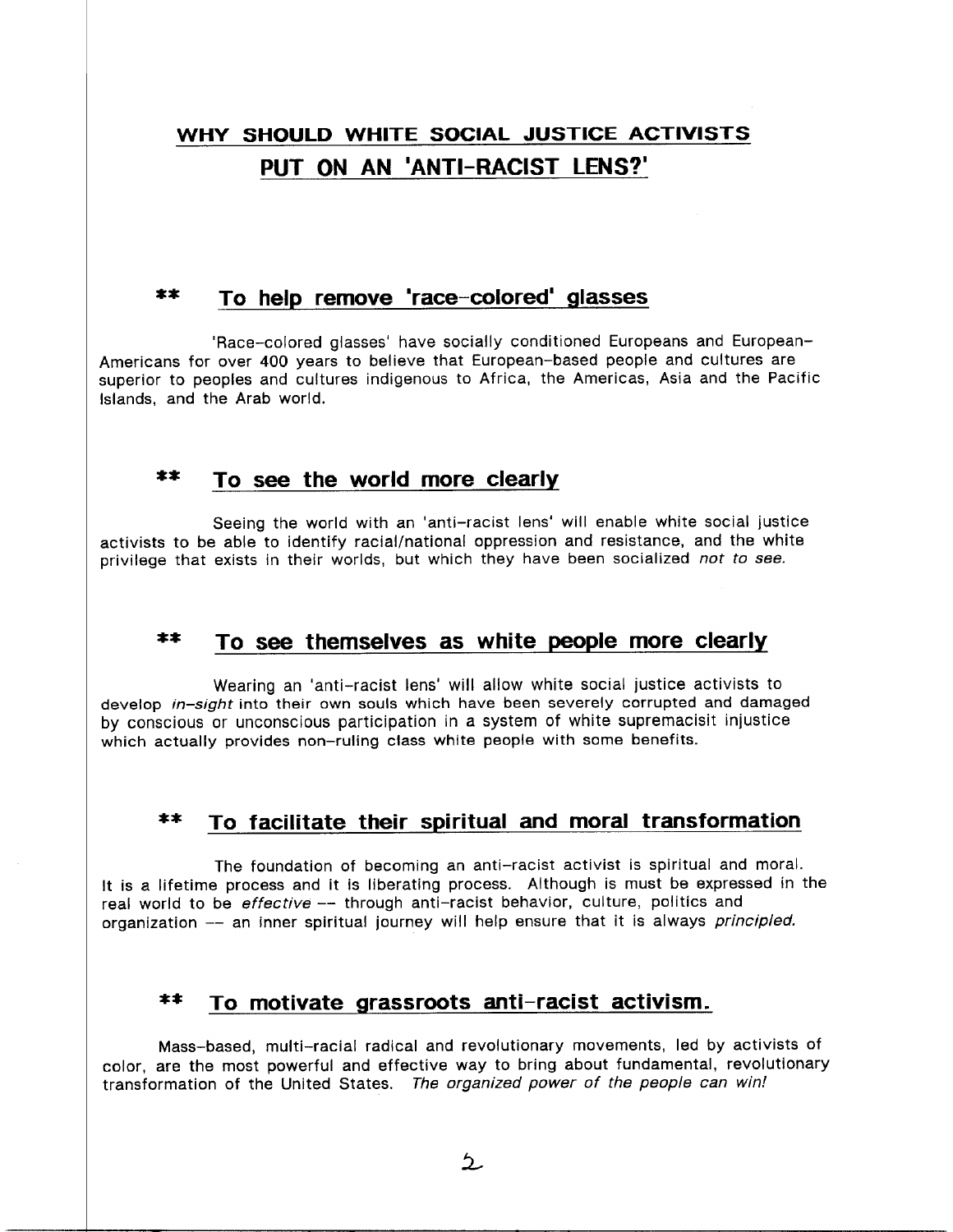#### WHAT DOES IT MEAN TO 'ANALYZE WITH AN ANTI-RACIST LENS?'

#### \*\* The United States is a white supremacy state.

 $-$  If you do not understand the white supremacy system, everything about the United States will confuse you. (Paraphrase of a statement by Dr. Frances Cress Welsing, an African American psychiatrist and author of The Isis Papers: The Keys to the Colors.)

#### \*\* The U.S. White Supremacy System's aspects are:

- (1) Racial/national oppression,
- (2) White Privilege, and
- $(3)$  The class power of the

(mostly) white ruling class.

#### \*\* The U.S. white supremacy system was historically constructed, consciously perpetuated, and manifests itself in every aspect of life in the U.S. today.

-- It is a foundation of the economic system.

\*\*\* The economic exploitation and oppression of the majority of people of color, and the economically-based 'affirmative action programs' for nonruling class white people affect who eats well, and who goes hungry; who is housed and who is homeless; who invests in the stock market and who lives from pay check to pay check; who lives by the 'underground economy,' and who works on Wall Street.

 $-$  It is perpetuated by every institution, and reinforced by an interlocking web of all institutions.

 $-$  It is enforced by the violence of the state: the police. INS, prisons, military, the criminal injustice system.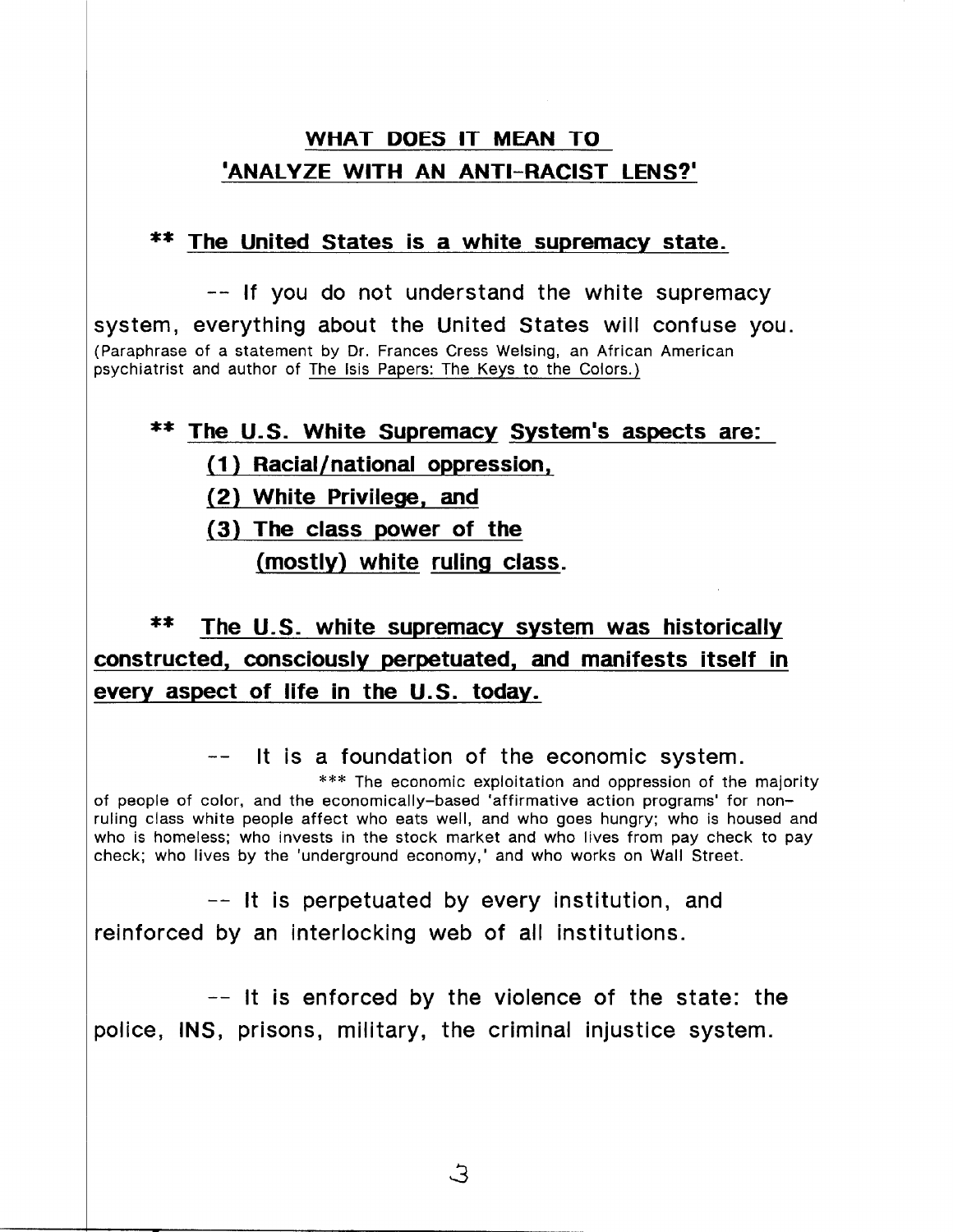$-$  It is recreated in all aspects of U.S. culture.

\*\*\* The culture of white supremacy includes: how U.S. history is written and lied about; the media, everyday language, art, group dynamics, music, values and assumptions about who and what is 'valuable,' internalized white supremacy and internalized racial oppression, racialized fears, white guilt, etc.

-- It is reinforced and perpetuated through political issues, social and political organizations, mainstream and progressive movements for political change.

\*\*\* This history of white-dominated progressive movements, from the crowds at the Boston Tea Party through today's anti-global capitalist activists, reproduce white privilege and racial oppression in political demands, culture, organization, short and long term goals.

 $-$  The U.S. white supremacy system is international. U.S. imperialism has exported white supremacy to every nation impacted by U.S. dollars, guns, politics and culture.

-- The white supremacy system impacts every individual human being in the United States.

\*\*\* Individuals are treated differently in everyday life, depending on their racial/national origin and ancestry. \*\*\* Individuals treat each other differently in everyday life, depending on their racial/national origin and ancestry. \*\*\* Individuals manifest different aspects of either internalized racial oppression or internalized white superiority depending on how the white supremacy system values their existence as human beings.

\*\* The U.S. White Supremacy System reinforces all other systems of oppression, especially capitalism & imperialism, patriarchy & heterosexism, and the violence of the state.

\*\* Where There is Oppression, There is Resistance.

-- Learn to 'Organize with an Anti-Racist Lens.'

-- Hold On To Your Visions.

-- The Power of the People Will Win!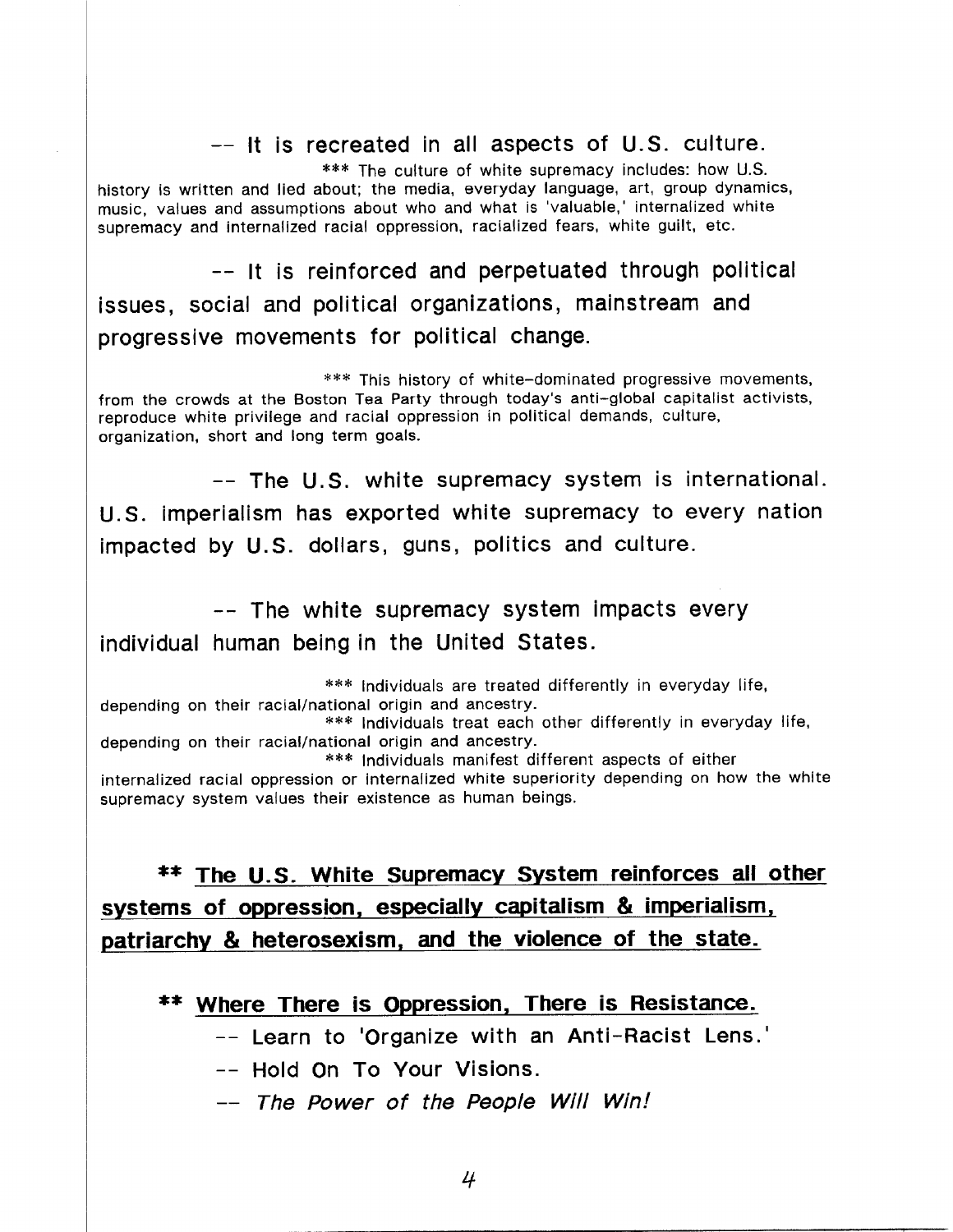#### FOCUSING YOUR ANTI-RACIST LENS on:

#### **\*\* Racial/National Oppression:**

... Racial/National Oppression exists in all aspects of U.S. society. If white social justice activists can't see it, it may be because they are looking through race-colored glasses.

... Because of white supremacy, ALL systems of oppression hit communities and nations of color first, hardest and longest.

\*\*\* To figure out how racial oppression is functioning in a specific situation that involves institutional policy, politics or practice; focus on the EFFECTS of the policy, politics or practice, not on who is carrying them out.

#### \*\* White Privilege:

... In order to practice social justice activism, white grassroots activists have to understand white privilege: what it is, how it works, how it has been perpetuated in U.S. history, and what white social justice activists can do to challenge it.

... White Privilege exists wherever there are non-ruling class white people (poor people, working class and middle classes).

... The white ruling class does not need privilege. It has POWER.

... Non-ruling class white folks are a bundle of contradictions: they are both oppressed on the basis of class, gender, sexuality and other forms of oppression (physical abilities, age, politics, cultures, ethnicities, religion, etc); and they are privileged in relation to all peoples of color.

... White privilege is the other side of the coin of racial/national oppression. To determine how white privilege is functioning in a specific situation, figure out who is getting hurt some, but not the hardest; and who is benefiting some, but not the most.

#### \*\* How the (mostly white) ruling class uses racial/national oppression and white privilege to keep its class wealth and power:

-- How it uses racial/national oppression:

... By stealing the lands, enslaving and exploiting the land and labor, and making war on communities and nations of color;

... By killing peoples of color: (state violence);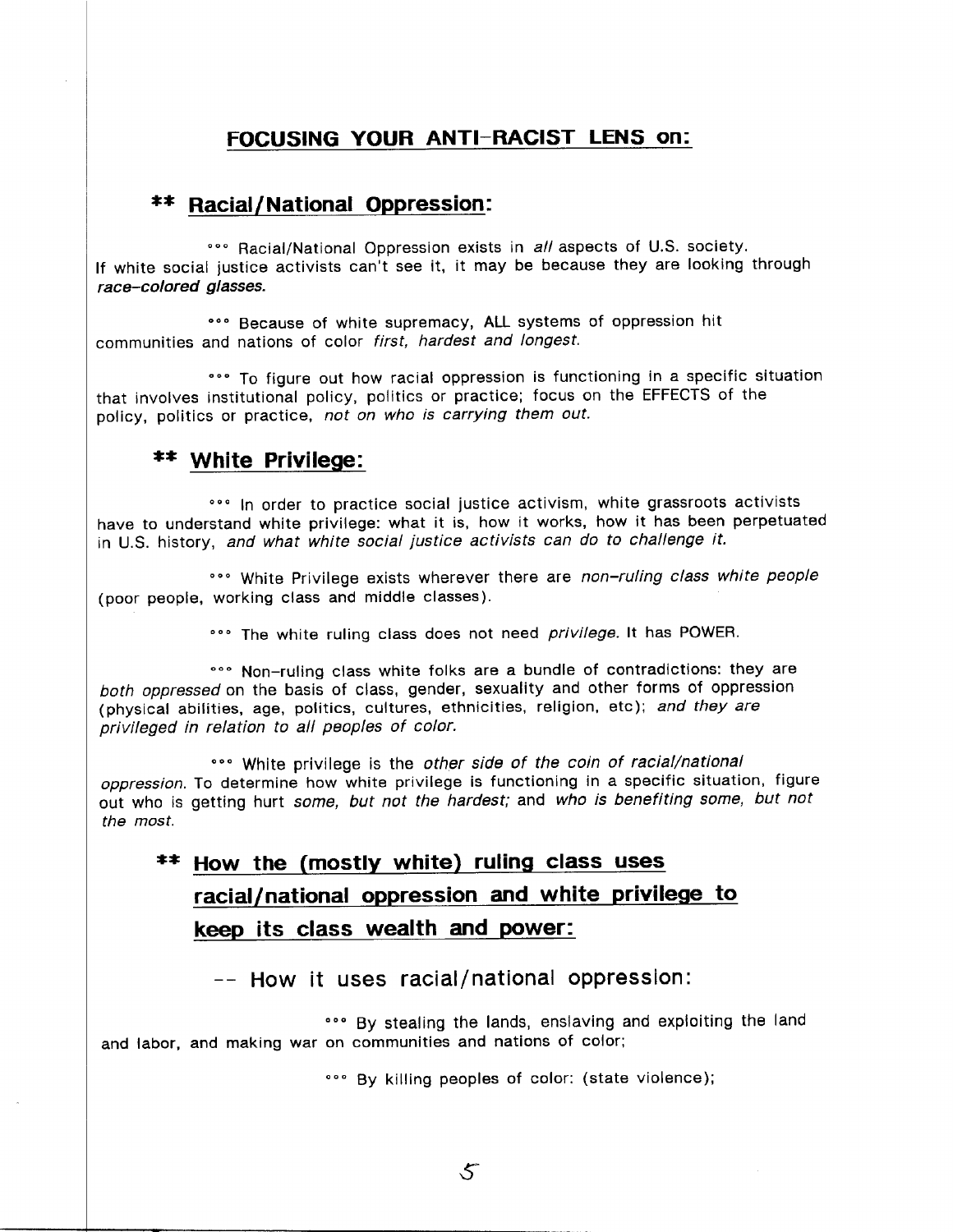... By 'brainwashing' peoples of color to make them believe they are inferior to all white people (cultural white supremacy);

... By dividing communities of color internally and between each community. Some examples of these constructed divisions are:

-- Dividing families;

 $-$  Providing room in the system for the middle classes while further impoverishing the poor;

-- Financing a system of local 'neo-colonialism' in which white money backs politicians of color to drive poor and working class people of color out of a city;

-- Pitting citizens against immigrants for housing and jobs:

-- Perpetuating stereotypes of different communities of color so they find it difficult to unite against their common oppressors.

#### -- How it uses White Privilege:

\*\*\* By creating and perpetuating the Strategy of the Slave Owners to ensure that oppressed white people do not unite with people of color:

\*\*\* By conceding short term victories to white progressive movements when those movements' demands can be used to perpetuate the white supremacy system. For example: granting abortion rights before the white women's movement united with the demands of women of color fighting against forced sterilization. The effects of this situation were disastrous for all women: racial/national oppression against women of color was perpetuated, and coalition building between women of color and white women for their common issues was undermined.

\*\*\* By perpetuating the 'normalization' of white culture and white superiority through all media and educational institutions.

\*\*\* By punishing and criminalizing white activists who unite with the struggles of communities of color.

\*\*\* By supporting an ideology of 'individual merit' and 'pulling oneself up by the bootstraps' that cements a cross-class white bonding of non-ruling class whites with the ruling class against communities of color.

#### \*\* The Interconnections of the Systems of Oppression:

\*\*\* If you don't understand the white supremacy system, you can't understand the dynamics of the systems of capitalism and imperialism, patriarchy and heterosexism, or the systemic violence of the state.

\*\*\* All the systems of oppression are interconnected.

\*\*\* But each system of oppression has its own internal dynamics, so it must be analyzed on it own.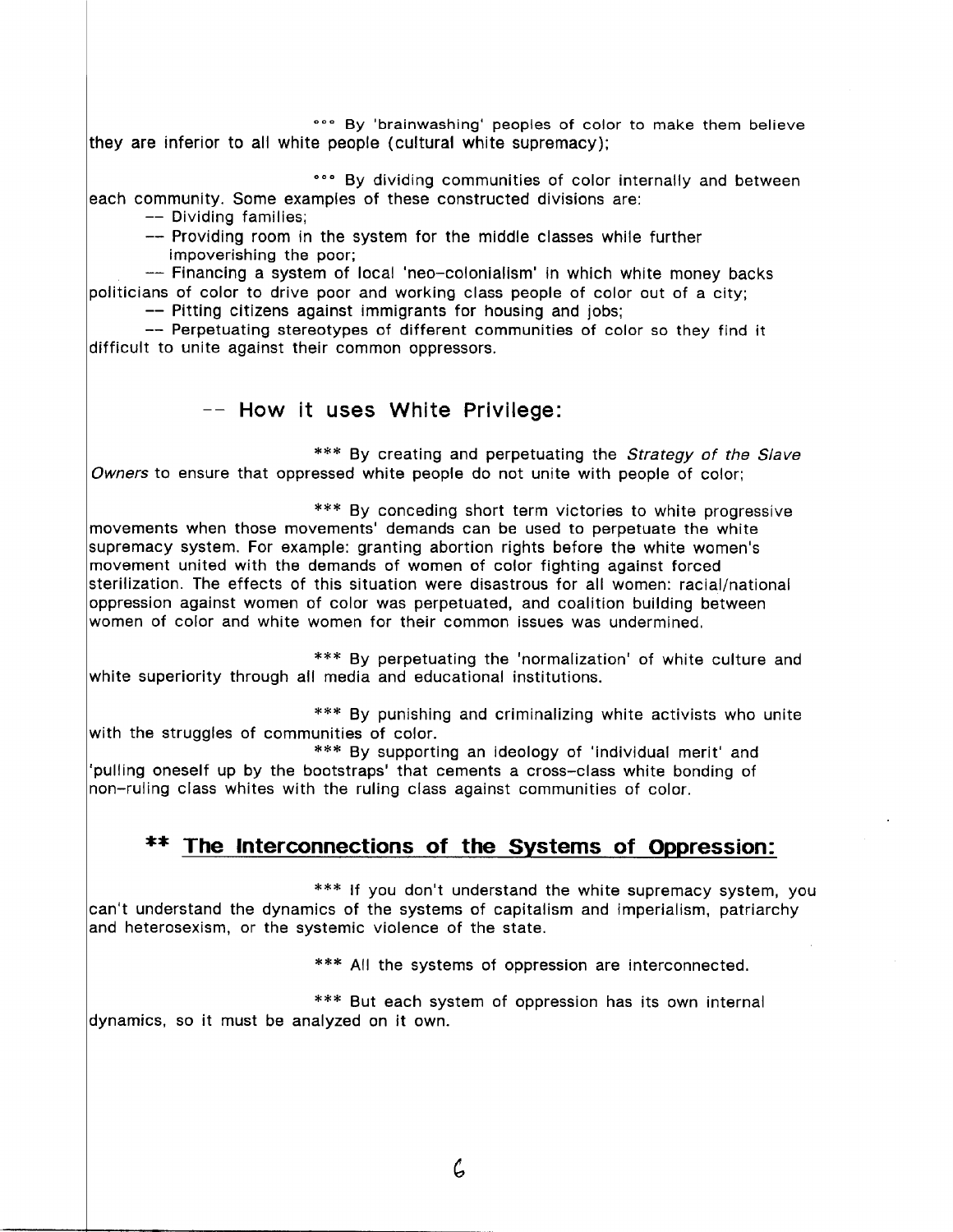#### WHERE THERE IS OPPRESSION, THERE IS RESISTANCE

\*\* Mass-based, multi-racial radical and revolutionary movements, led by activists of color, are the most powerful and effective way to bring about fundamental, revolutionary transformation of the United States.

-- Nations, communities and activists of color have been challenging the white supremacy system for more than 500 years.

\*\*\* They resist first, hardest and longest.

-- When non-ruling class white folks resist oppression, their resistance is contradictory. They fight militantly against their own oppression (class, gender, sexual orientation, political issues), but they rarely also fight against racial/national oppression, and thereby challenge their white privilege.

\*\*\* When they resist their own oppression, but not racial/national oppression, they can win their short term demands, but they sacrifice the long term struggle. They sabotage the coalitions and alliances with communities of color that are the only way they could effectively challenge the oppression that hits all oppressed peoples.

\*\*\* The history and present political practice of predominantly white progressive and radical movements demonstrates clearly that racism (often expressed as white privilege politics, behavior, culture and practice) is the major barrier to building the long term coalitions and alliances that can bring down all the systems of oppression and begin to create a new world.

**\*\*** White grassroots social justice activists have the responsibility to *both* struggle for racial justice and challenge white privilege in all their social justice work.